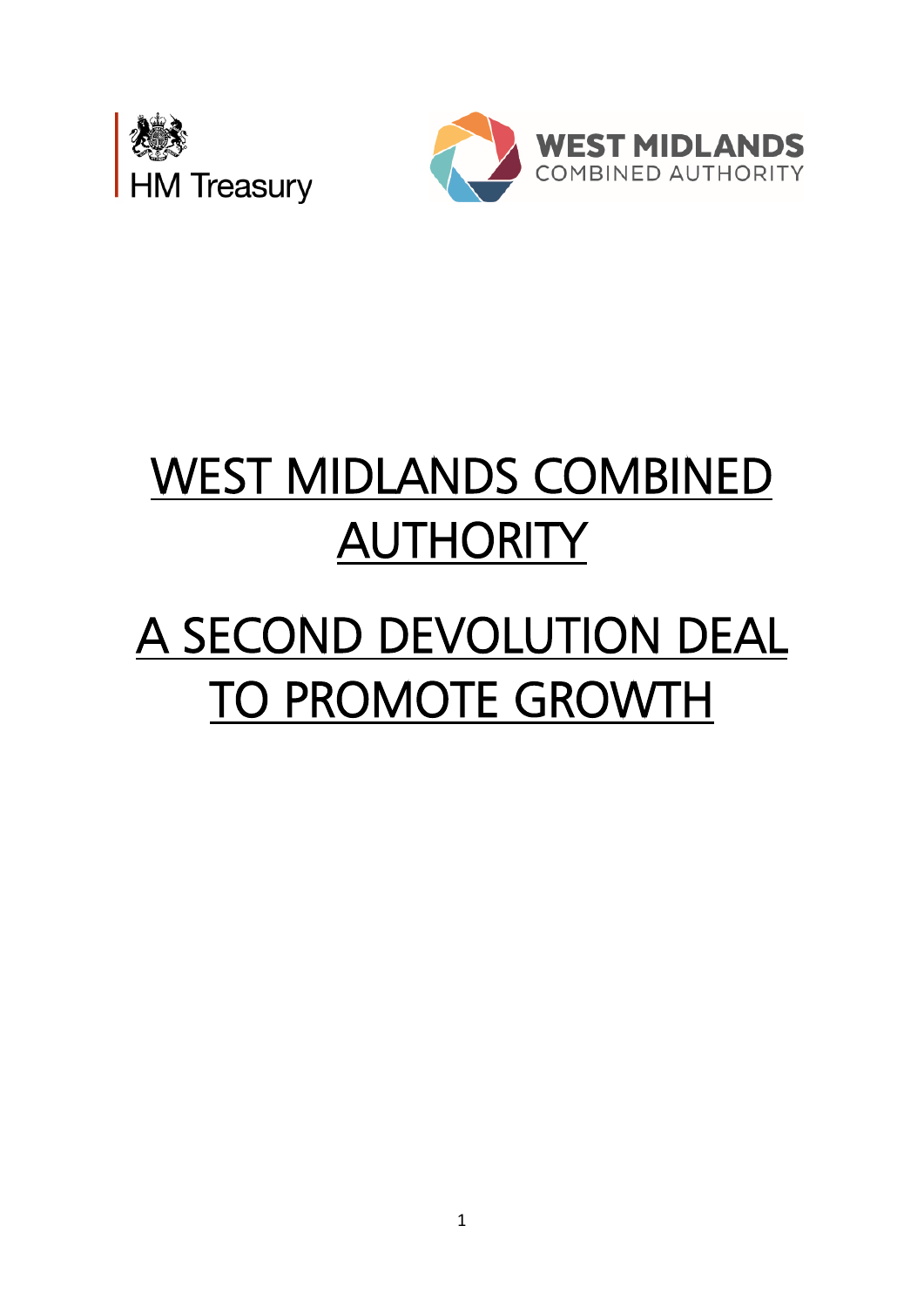# Contents

| Supporting business growth through the Industrial Strategy  12 |  |
|----------------------------------------------------------------|--|
|                                                                |  |
|                                                                |  |
|                                                                |  |
|                                                                |  |
|                                                                |  |
|                                                                |  |
|                                                                |  |
|                                                                |  |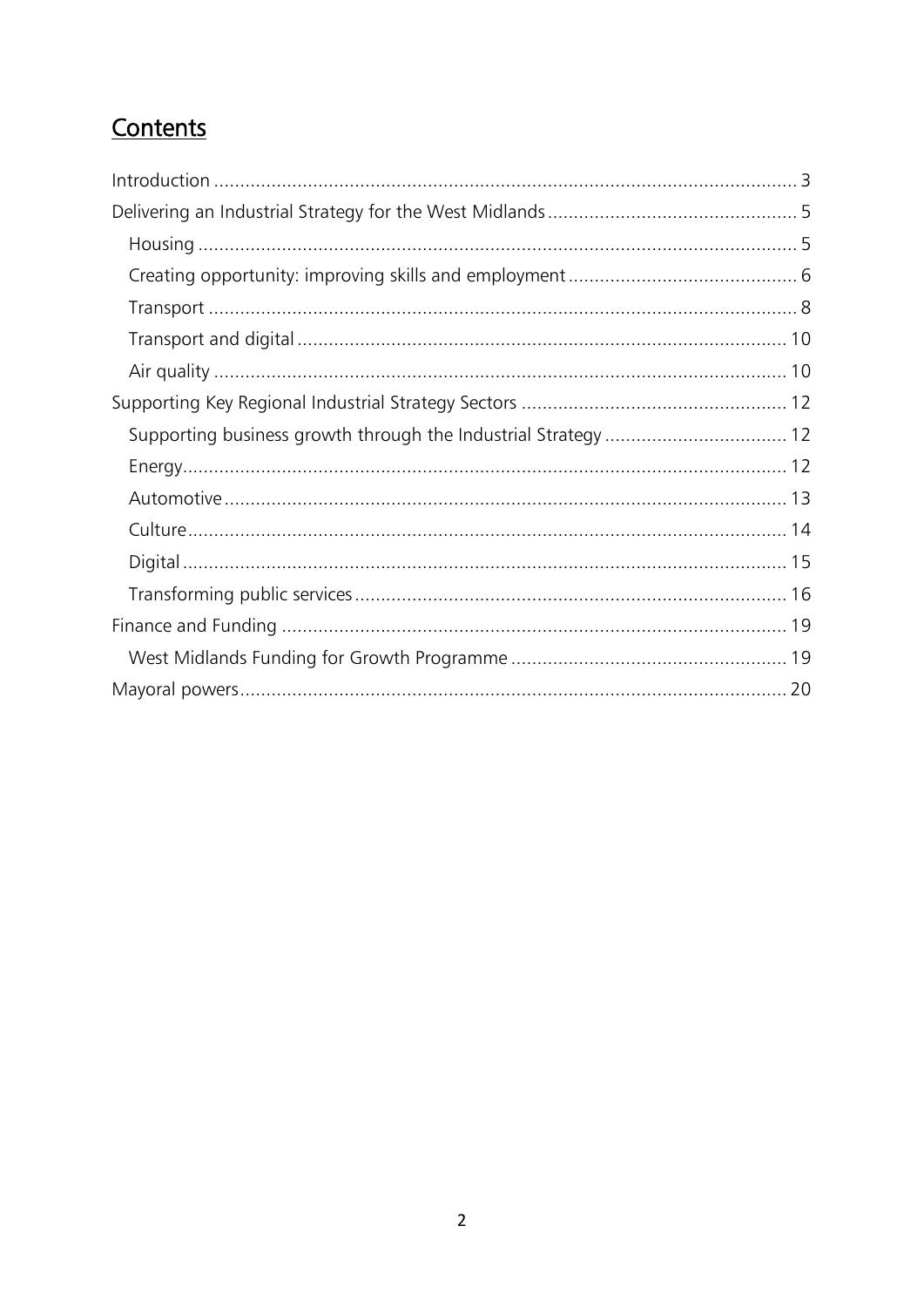## Introduction

- <span id="page-2-0"></span>1. The agreement made between the government and the Local Authority leaders and Local Enterprise Partnership (LEP) Chairs of the West Midlands Combined Authority (WMCA) area in November 2015 enabled significant devolution of powers, funding and responsibilities and marked a further step to deepen devolution in the area. Both government and the WMCA remain committed to the aim of bringing increased productivity and improved life chances to the West Midlands, as part of realising the potential of the Midlands Engine as a key growth centre for the UK.
- 2. The election of the Mayor means that strong and accountable governance arrangements for the West Midlands are now in place. Government and local leaders will build on the foundations laid over the last two years and ensure that the West Midlands is able to achieve its full potential and make its full contribution to the success of the UK.
- 3. This provides an appropriate moment at which to confirm and cement our joint commitment to the region. Accordingly, government is now further strengthening the West Midlands' devolution arrangements with this second devolution deal for the WMCA. These new proposals will support the ambitious plans of the WMCA for additional growth and improved wellbeing and demonstrates government's continued commitment to devolution and the future of the West Midlands.
- 4. Since the first agreement was signed the need for a successful industrial strategy delivered through strong local leadership has become even greater, as we seek to prepare the UK for a successful post-Brexit economy, improve skills, boost exports and invest in our infrastructure and the growth sectors that will provide for future prosperity. This new agreement reflects that changing context and recognises the need for the WMCA to develop a local industrial strategy to shape the long-term vision for growth in the area.
- 5. The Mayor and the WMCA will produce a local industrial strategy for the West Midlands, based upon the Strategic Economic Plan, which will set out a programme for accelerated delivery on the aims of the national strategy through maximising the advantages of the West Midlands, bringing together social and economic ambitions to achieve inclusive growth. The WMCA will continue to work closely with the nonconstituent authorities to jointly deliver the Strategic Economic Plan.
- 6. This devolution agreement commits government and the WMCA to a number of steps which support the delivery of a local industrial strategy in areas including housing, skills and employment, transport, air quality, energy and digital and through investment in key growth sectors such as advanced manufacturing, digital and new technologies.
- 7. The West Midlands is a key manufacturing centre and vital to the future growth of exports and the UK economy. The arrival of HS2 provides an unparalleled opportunity to boost growth. The blend of strategically important large businesses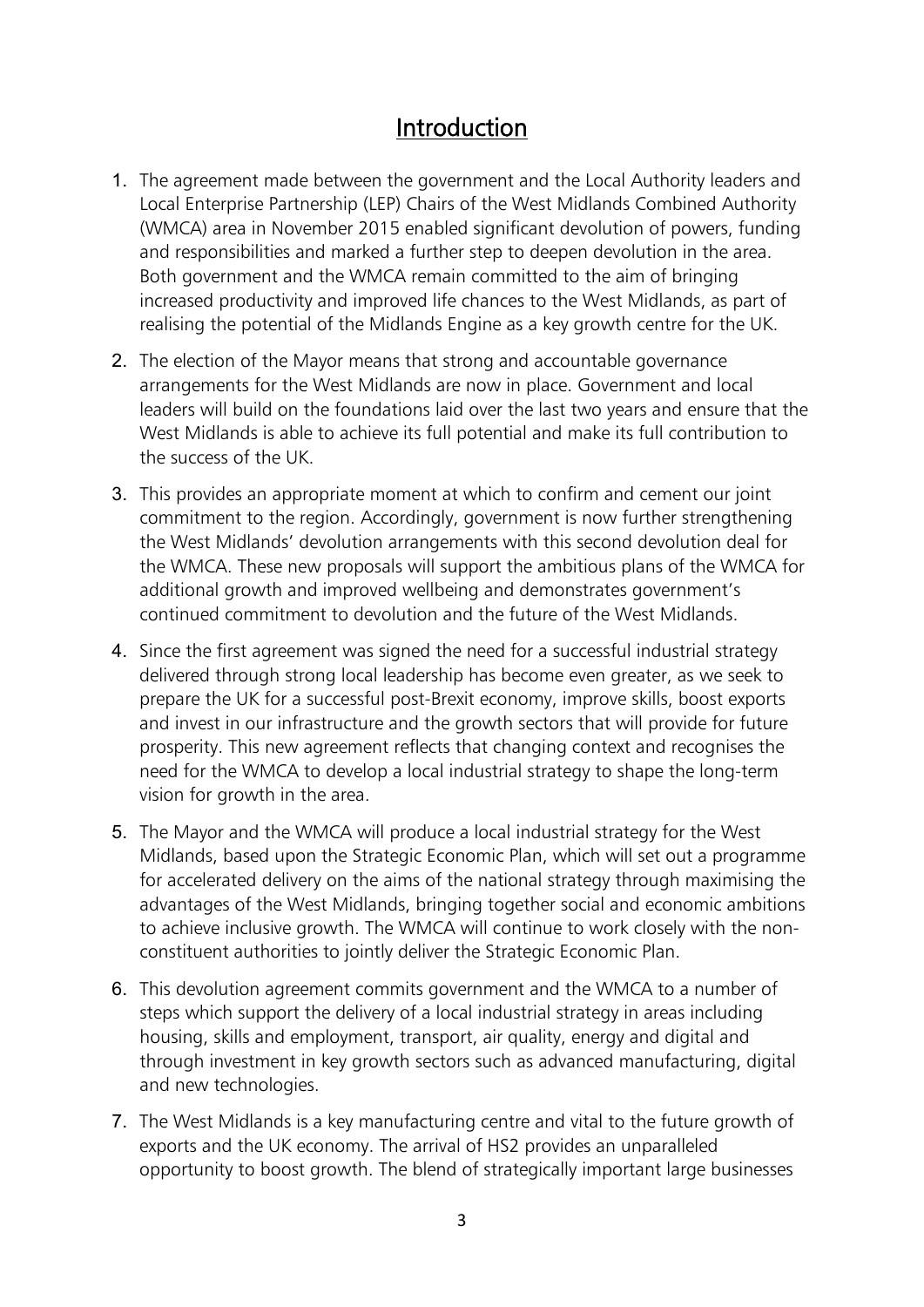combined with an entrepreneurial culture is driving a high rate of business start-ups. The recent economic performance of the WMCA area exceeds national levels on GVA. The West Midlands performs well on exports and inward investment.

- 8. In recent years, the region has seen:
	- Stronger GVA per head growth of 2.8% from 2014 to 2015, closing the gap with national levels of growth (1.85%) and employment has grown by 55,700 over the past year to over 1.23 million;
	- 2,700 more business births than in 2015, with over 18,000 new start-ups in 2016,
	- Strong growth in goods exports, reaching almost £30bn across the region in 2016;
		- o The value of goods exports was £29.7bn in 2016. The 12.6% rise in exports from 2015-2016 meant that the West Midlands was the fastest growing UK region for goods exports.
		- o In the first two quarters of 2017, goods exports in the West Midlands have so far been worth £16.8bn.
	- 13,100 fewer working age people with no qualifications since 2015.
- 9. This agreement has been developed jointly by government and the WMCA. It represents the next big step in the West Midlands devolution process. Government and the WMCA commit to continuing a collaborative approach in future discussions.
- 10.This agreement is between the government, the Mayor, the leaders of the constituent authorities of the WMCA and the three LEP Chairs, and it recognises the role played by the leaders of the non-constituent authorities. It is subject to agreement from the WMCA Board and the constituent local authorities. This agreement is also subject to the statutory requirements, including public consultation and Parliamentary approval, of any necessary secondary legislation. Throughout this document, the term 'West Midlands' refers to Birmingham, Coventry, Dudley, Sandwell, Solihull, Walsall and Wolverhampton Metropolitan areas collectively, unless otherwise stated.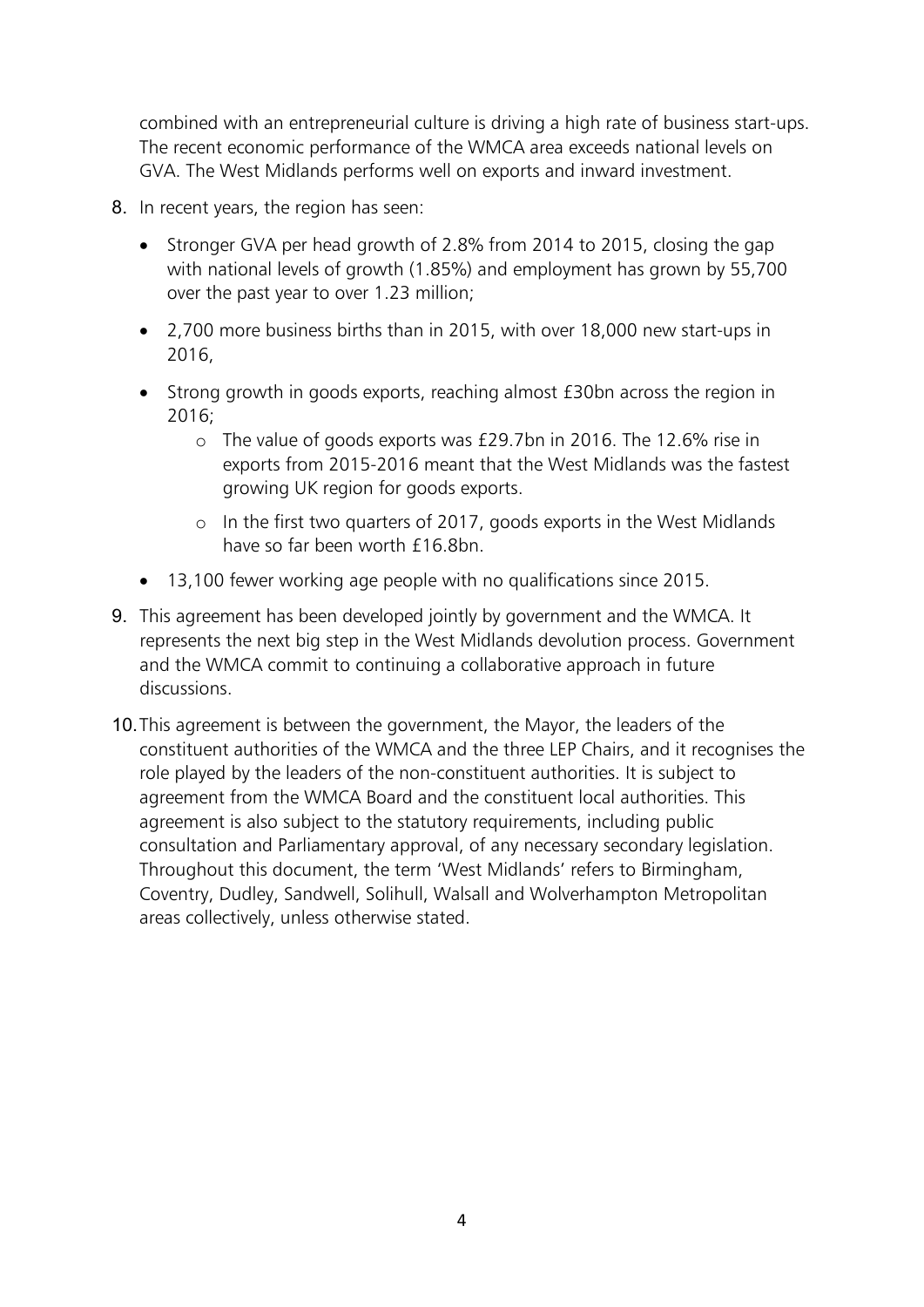# Delivering an Industrial Strategy for the West Midlands

## <span id="page-4-1"></span><span id="page-4-0"></span>Housing

- 11.To help the West Midlands to deliver the supply of houses needed to meet the ambition of the West Midlands Strategic Economic Plan of 215,000 homes by 2031, the government will provide £6m over three years, beginning in 2017/18, to support a new Mayoral Housing Delivery Team in the WMCA and make an immediate impact on delivery and longer term supply.
- 12.Through an integrated programme, the WMCA and its partners will bring forward a pipeline of new homes across all tenures, aligned to transport and infrastructure priorities. This will include unlocking housing opportunities from transport investment.
- 13.The government, the WMCA and its local partners will jointly consider levers at their disposal to support housing delivery where this will result in accelerated delivery and genuinely additional housing above local housing need and existing plan targets.
- 14.The Mayor, local leaders and government are committed to an ambitious increase in the number of new homes in the West Midlands and are continuing work on a Housing Deal to increase the supply of land and increase housing delivery across the West Midlands. This would build on the work done by the Mayor and leaders to establish an independent Land Commission and agree an innovative land delivery plan. Key requirements that areas must deliver in order to agree a Housing Deal with government will be addressed as part of future Housing Deal discussions.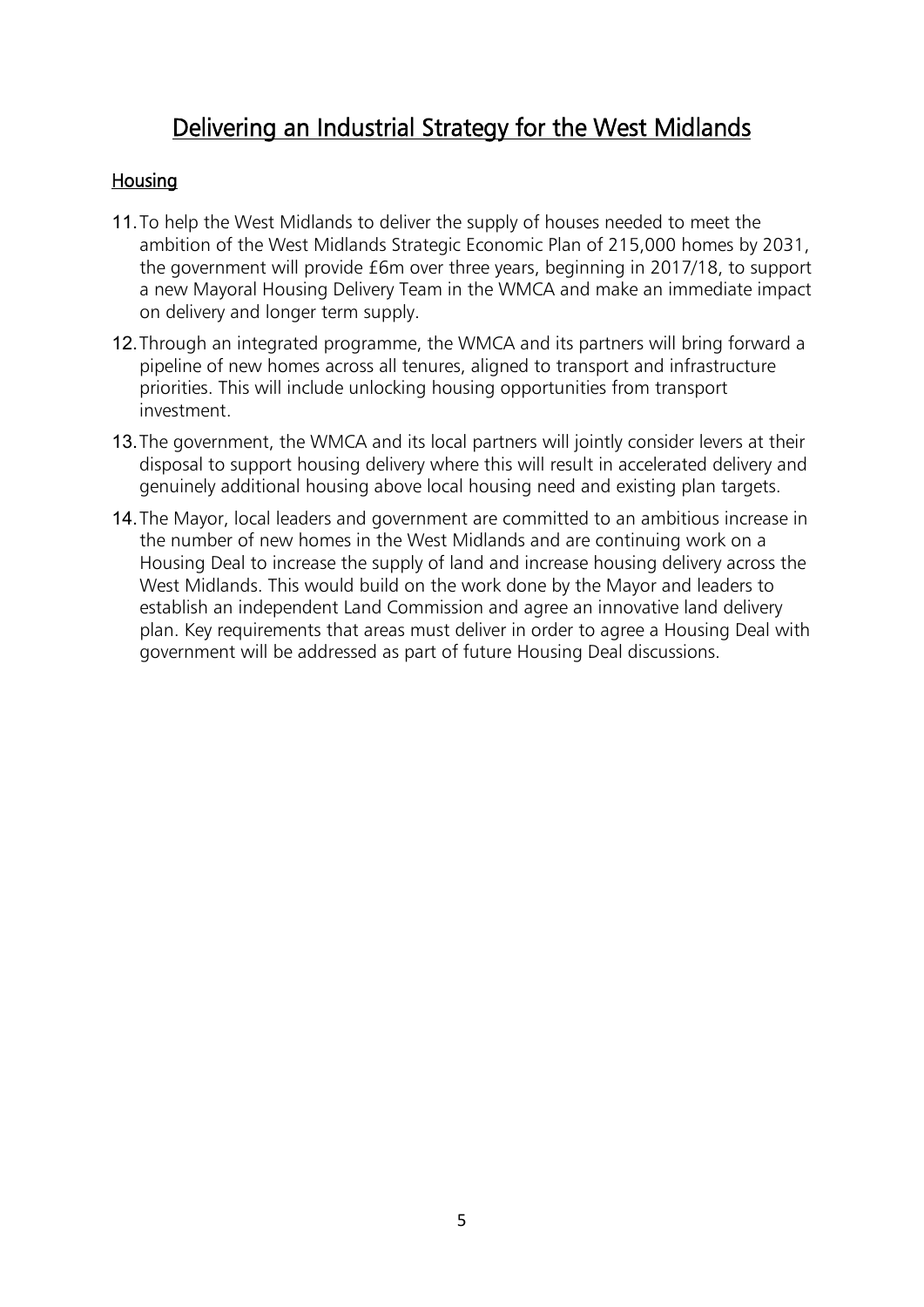#### <span id="page-5-0"></span>Creating opportunity: improving skills and employment

- 15.Improving skills and ensuring that skilled labour is available in key growth sectors is essential to both economic growth and individual opportunities and life chances.
- 16.The government commits to the full implementation of the skills measures included in the Midlands Engine Strategy.
- 17.The government commits to work with the WMCA as we establish one of the first Skills Advisory Panels (SAP). The SAP will involve a new local partnership between the WMCA, local employers, post-16 skills providers and central government. SAPs will have a key role in bringing together strategic planning for post-16 skills provision based on data and intelligence on local labour market demand, and in influencing post-16 skills provision, including the implementation of T levels in the local area. In particular, the government, the WMCA and local colleges will take account of SAP analysis when allocating future capital funds to colleges to ensure they have plans which meet local labour market needs. The WMCA will work with government and local employers to encourage a strong West Midlands offer of work placements and apprenticeship placements.
- 18.The government will provide the WMCA with £5m over the next three years for a local construction training programme. This will be the first step in training up a new generation of construction workers and will help ensure that the West Midlands is well prepared for the technological changes that will affect our economy and society in the coming years. This will sit alongside employer-led interventions to boost construction with the government is taking forward as part of the early stages of the National Retraining Scheme.
- 19.The government and the WMCA will ensure that government and WMCA driven or commissioned skills and AEB activity relevant to the West Midlands takes account of local priorities as identified by the Skills Advisory Panel.
- 20.The WMCA has established a Productivity and Skills Commission. The outcomes of the Commission's work will play a key role in addressing the region's productivity challenges and taking forward the Industrial Strategy. This will need to be aligned with the Department for Education's Skills Advisory Panels, which are designed to support a national skills strategy and prevent a fragmented approach.
- 21.Working within the government's new strategy for careers services, the government will work with the WMCA to ensure that local priorities directly inform the provision of careers advice and that the WMCA fully engages employers in playing a full role as will be set out in the forthcoming careers strategy.
- 22.The WMCA will want to work with and support its local Further Education and Higher Education providers to develop ambitious bids for Institutes of Technology within the West Midlands region.
- 23.Government will work with the WMCA to test innovative new approaches to lifelong learning through a career learning pilot in the West Midlands, to help adults upskill and reskill throughout their working lives. These will comply fully with the evaluation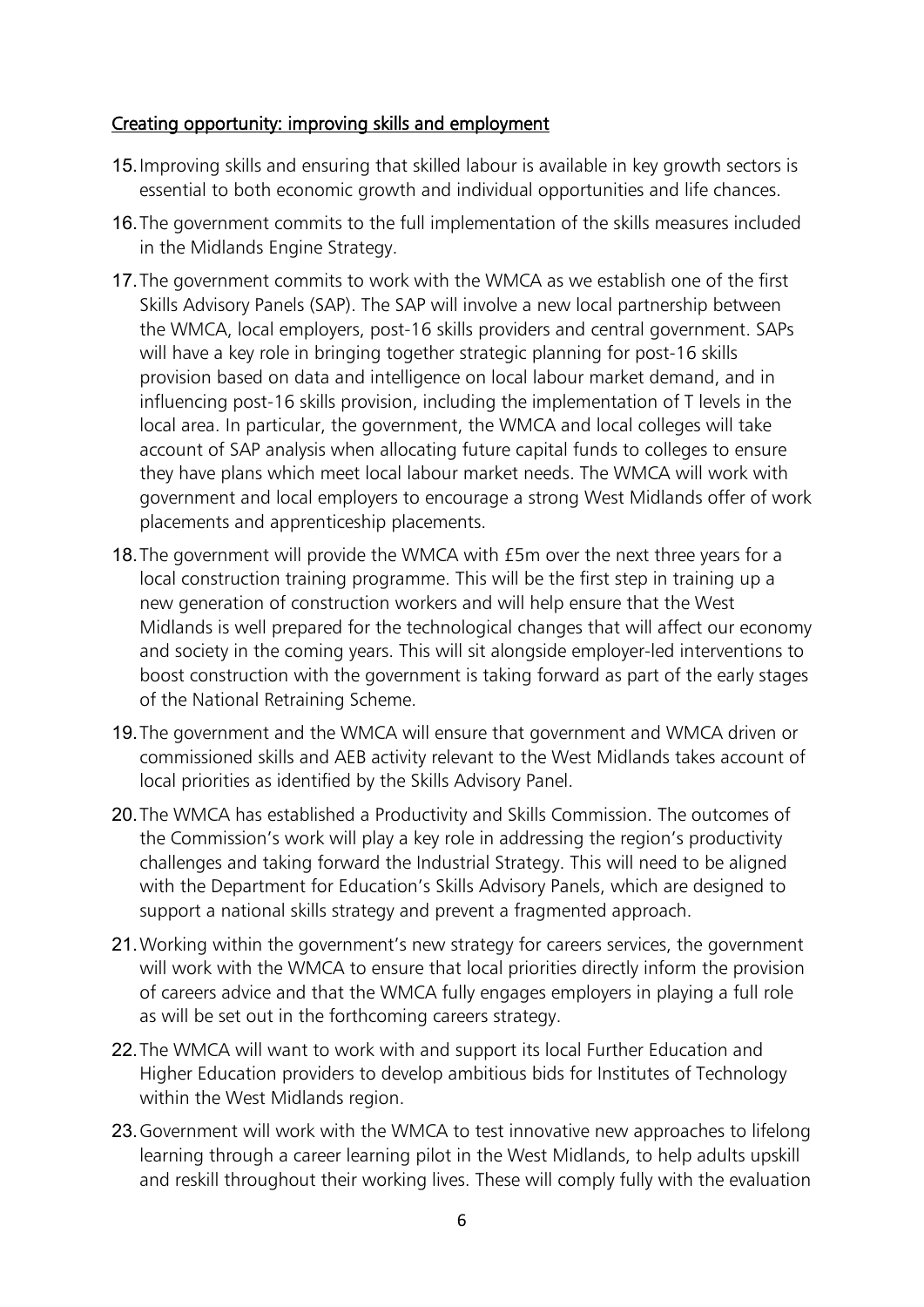and reporting requirements from the Department for Education to ensure the pilots contribute to a valuable evidence base for what works in tackling barriers to people upskilling.

- 24.Government and the WMCA will explore ways to support those returning to the labour market after time out of paid employment to care for children or other family members.
- 25.Government and the WMCA will jointly develop and adopt an Employment Support Framework Agreement to drive the better coordination of employment, skills and health services across the West Midlands in order to increase the number of residents moving into work. This will specifically include:
	- How locally funded employment support programmes are designed, commissioned and performance managed;
	- How the Combined Authority and local partners can work together to align local public services to support people into work;
	- How the WMCA, DWP, JobCentre Plus and the LEPs will work together to offer apprenticeships and other work related training and work experience opportunities to young people to drive down youth unemployment;
	- How Jobcentre Plus, local authorities and their partners will work together to promote skills development and progression from low-paid employment to support growth.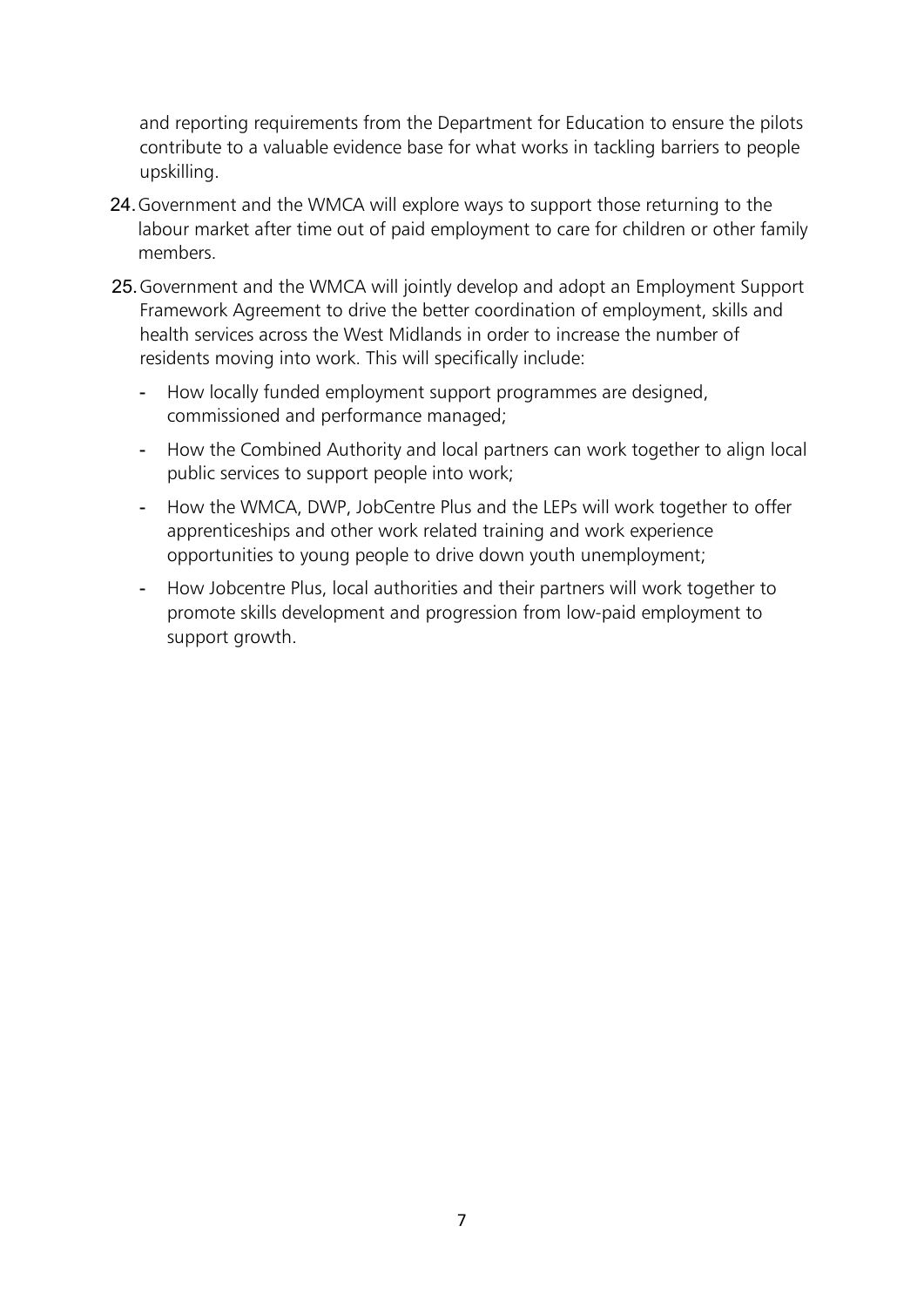## <span id="page-7-0"></span>**Transport**

- 26.A modern and efficient transport network, particularly the enormous opportunity presented by HS2 that will be a crucial driver of regional regeneration, underpins the economic growth and the whole of the local industrial strategy of the West Midlands. Effective management of local transport networks is equally critical to reducing the economic and human costs of congestion and air pollution.
- 27.The overall aims for transport devolution to the West Midlands have been to enable the Mayor and the WMCA to:
	- Take forward their own priorities for investment in transport infrastructure through local control of funds to enable genuine alignment of rail and highways investment priorities.
	- Manage the local transport networks in an integrated way to reduce congestion and enhance public safety.
- 28.The WMCA will receive £250m over four years from the Transforming Cities Fund to be spent on local transport priorities. This will enable the WMCA to fund the Wednesbury to Brierley Hill metro extension, should they choose to do so. We expect this funding to support projects which represent value for money and meet local need. Appropriate assurance processes to enable development of robust business cases and scheme appraisals will be put in place so that local decisionmakers can make properly informed and evidenced decisions. Government will continue to work with the WMCA to help the Combined Authority refine its scheme and assess financing and delivery options.
- 29.DfT will facilitate a discussion between Network Rail and the WMCA to discuss the transfer of ownership of the non-operational section of the Round Oak to Walsall railway route to enable the timely delivery of the Wednesbury to Brierley Hill metro extension. TfWM and the WMCA will seek to establish the most appropriate contractual and regulatory framework including, but not limited to, the Track Access Agreements for shared use of the line and commits to running services along the corridor from 2026.
- 30.The West Midlands' transport infrastructure needs to be made more resilient if the increased capacity and connectivity envisaged is to be delivered efficiently and effectively. The government had agreed to support and participate in a formal collaboration to achieve this.
- 31.Government is committed to working in partnership with, and to support, Transport for West Midlands (on behalf of the WMCA) in leading a formal multi-agency collaboration which will keep the West Midlands open for business and supporting growth during the extended construction period. A Minister will endorse the top tier of the robust multi-agency 'Network Resilience' partnership and will aim to attend a meeting early in the process to encourage all organisations to commit to the aims of the partnership. This will include the Department for Transport, Highways England, Network Rail, HS2 Ltd and other key agencies. The way of working developed will be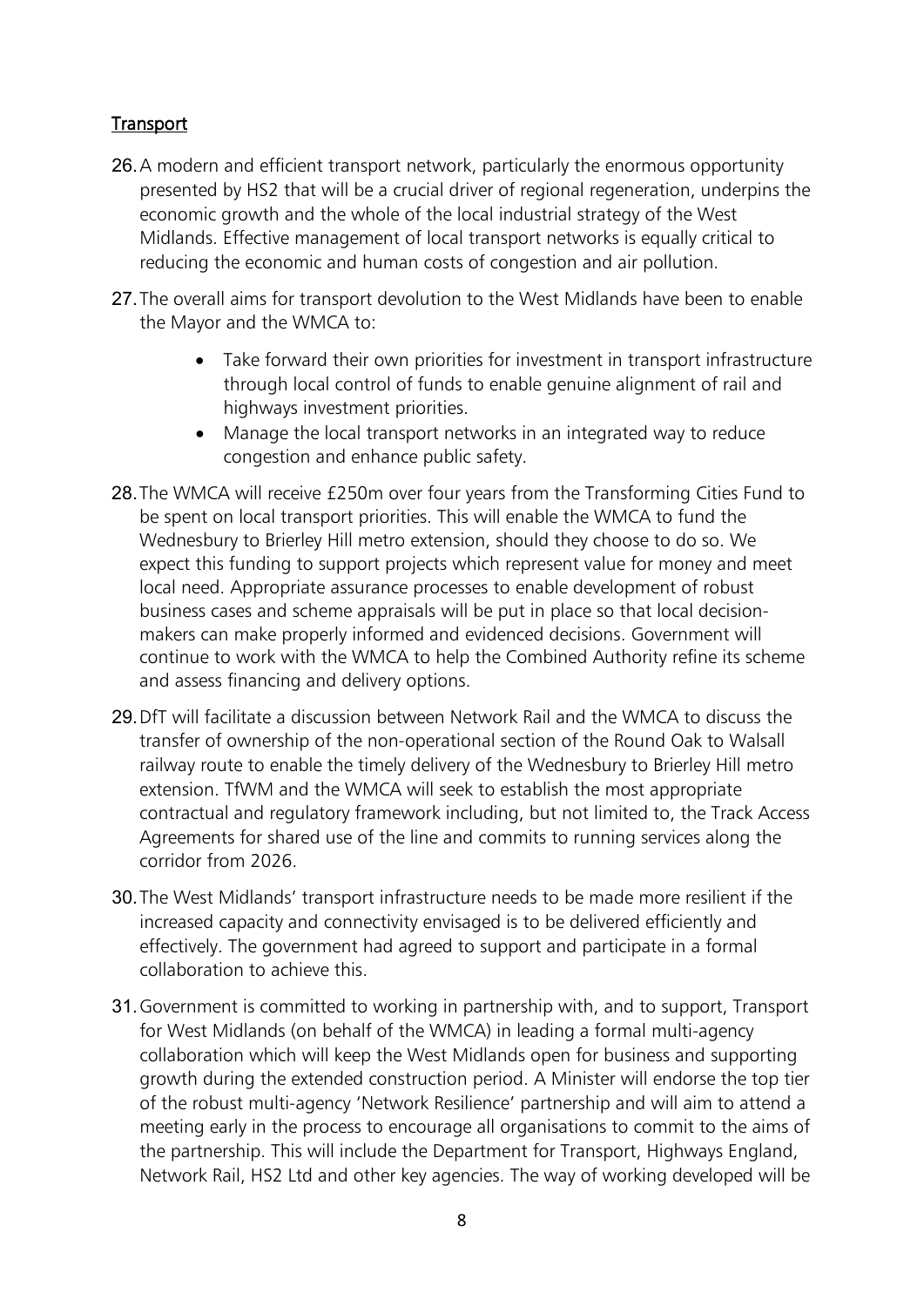an exemplar and model of best practice for future phases of HS2 delivery and other major investment programmes. Government will work with the partnership in applying the latest technology and best innovative solutions.

- 32.As part of this collaboration, government will work with TfWM to explore the scope for improved management of the highway, in particular to understand how the capacity for the West Midlands Key Route Network can be maximised.
- 33.Government will work with the Mayor and the WMCA to identify barriers to improving mobility in the region.
- 34.Following receipt of £250k government funding, Transport for West Midlands, on behalf of the WMCA, will develop a business case and options for a Regional Integrated Control Centre, including both 'virtual' and 'physical' solutions. If the business case demonstrates a clear case for a network resilience solution, the WMCA will explore funding options, including a local contribution.
- 35.Street Works Permit Schemes have a key role in meeting the Network Resilience challenge in the West Midlands. Therefore, the government will support the WMCA in bringing their non-permitting authorities together to implement a consistent area-wide scheme, in accordance with Highways Authorities and Utilities Committee (England) Guidance. This will provide a unified approach to co-ordinating the road and utility works taking place, minimising local disruption.
- 36.As the strategic road authority, Highways England will work collaboratively with local partners to ensure smooth operation of and investment in the Strategic Road Network.
- 37.Thousands of people and businesses depend on the Strategic Road Network in the West Midlands every day. It is therefore imperative, and a shared priority of government and the WMCA, that there are appropriate contingency plans in the event of a catastrophic infrastructure failure so that the region can remain open for business. In recognition of this, government will discuss with the WMCA contingency relief options in case of incidents on the Strategic Road Network and the role of the Mayor in considering those contingencies. The government, Highways England and TfWM are also in discussions about ensuring there is a workable, clear and transparent process for using Operation Freeway on the M6 Toll when it is most needed. This will include discussions between government, the Mayor and Midlands Expressway Ltd on how to ensure optimal and timely decisions are made in relation to the potential usage of Operation Freeway.
- 38.Government will continue to maintain a dialogue with the WMCA as part of its plans to develop Enhanced Quality Partnership Schemes.
- 39.The WMCA is developing a long-term West Midlands Transport Delivery Plan. A key component of this Plan will be a focus on sustainable transport schemes, in particular cycling. The West Midlands has an ambitious plan to raise levels of cycling across the Metropolitan area to 5% of all trips by 2023. The WMCA will work collaboratively with government to identify new local funding opportunities to deliver high quality cycle infrastructure. This will support both national and West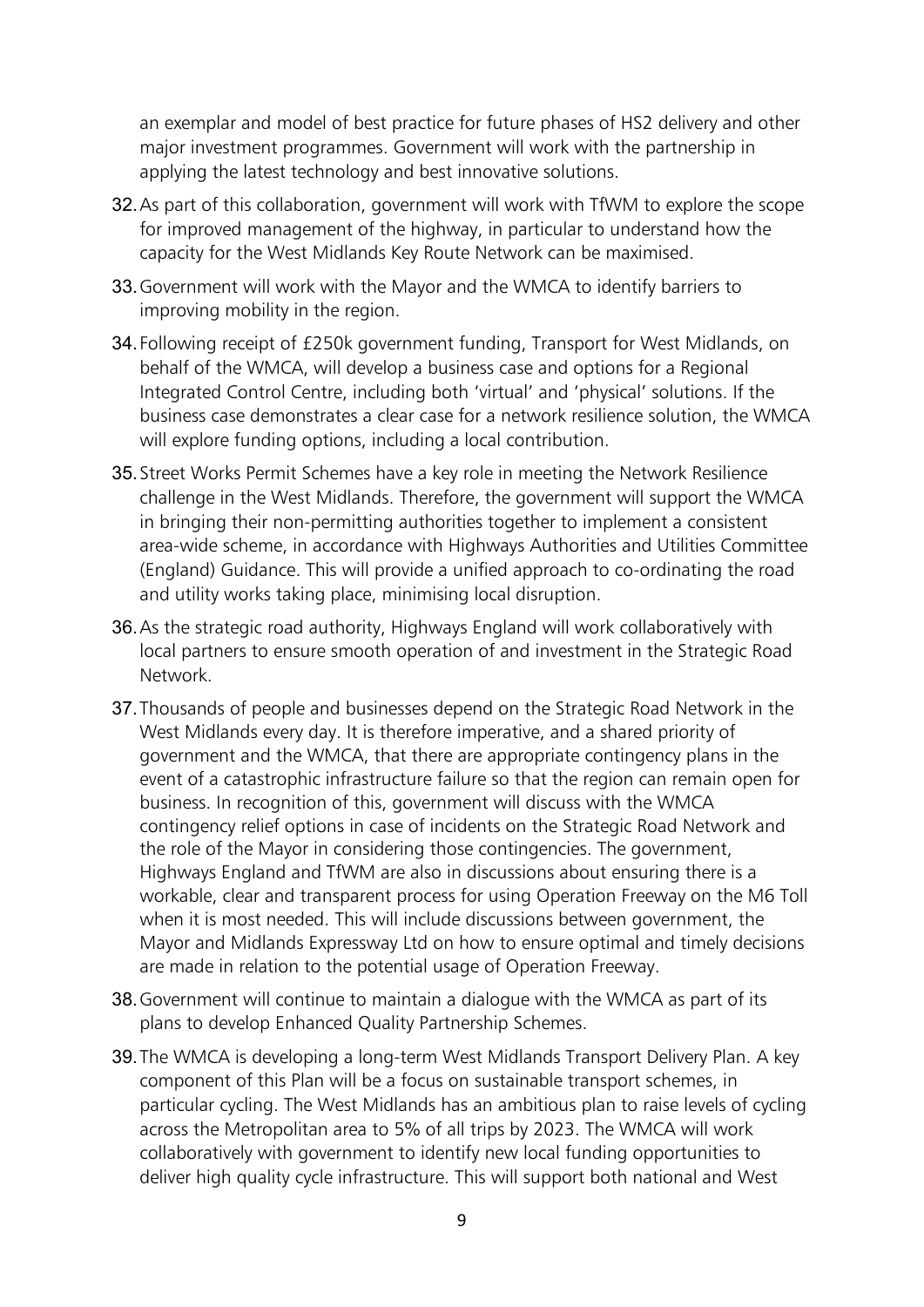Midlands public policy objectives for transport and preventative health and wellbeing, with opportunities for sharing of best practice with other urban areas in the UK.

- 40.Government recognises the importance of HS2 to the West Midlands economy and will continue to work with the WMCA, the Urban Growth Company and HS2 Ltd to discuss local ambitions to maximise its potential.
- 41.Government will continue to work with the WMCA to explore how the planned HS2 Interchange and Curzon stations can be designed so as not to preclude opportunities for international connectivity if HS1 and HS2 are connected in the future. Any costs associated with these decisions must be met locally.

## <span id="page-9-0"></span>Transport and digital

- 42.Mobility as a Service (MaaS) has the potential to revolutionise how we think about and use transport. For its users, MaaS should offer the best value proposition, by helping them meet their mobility needs and solve the inconvenient parts of individual journeys as well as the entire system of mobility services. A successful MaaS service also brings new business models and ways to organise and operate the various transport options, with advantages for transport operators including access to improved user and demand information and new opportunities to serve unmet demand. The aim of MaaS is to provide an alternative to the use of the private car that may be as convenient, more sustainable, help to reduce congestion and constraints in transport capacity, and can be even cheaper.
- 43.The WMCA and local partners have demonstrated clear ambition and innovative thinking on MaaS. Government is keen to support this ambition by:
	- Sharing best practice through a discussion on the development of innovative Mobility as a Service programmes, such as Whim, in order to advance our shared drive to explore future connected transport options;
	- Exploring the possibility of a regulatory framework to open up transport data access;
	- Convening future discussions on Mobility as a Service in the West Midlands, including exploring non-legislative opportunities to improve services for customers across the region.

#### <span id="page-9-1"></span>Air quality

44.Government will participate in a partnership with the WMCA and any local authorities required to develop local plans to achieve improvements in air quality and the consequent impact and opportunities on health, businesses, development, the economy and the environment. The aim of the partnership will be to enhance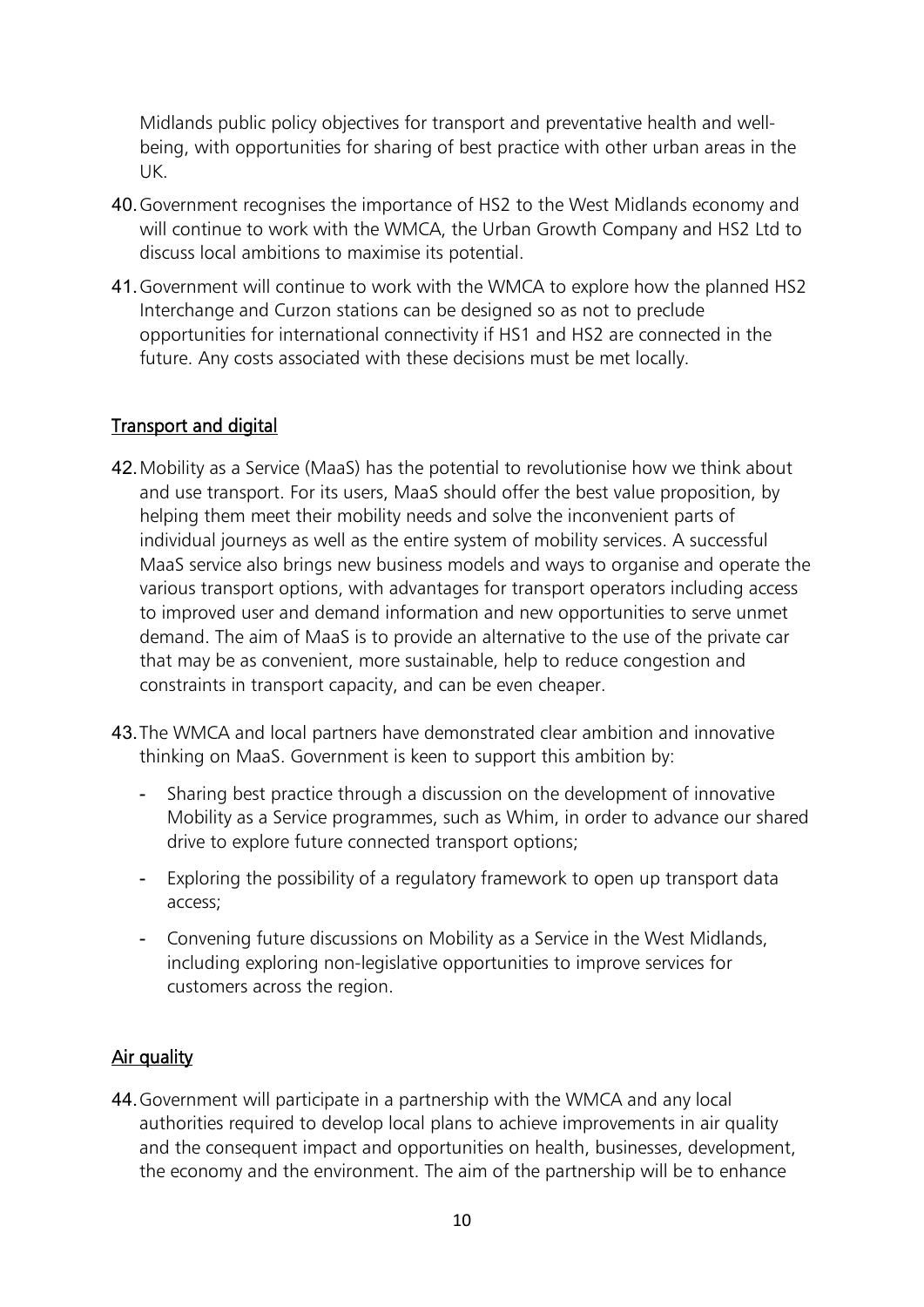current national and local policy on air quality through developing a more comprehensive regional approach.

45.Officials from Defra and DfT will support the WMCA in developing proposals for:

- A more detailed air quality monitoring and reporting system for the West Midlands linked to the management of the Key Route Network;
- The Mayor and the WMCA to develop and implement a comprehensive strategy for improving air quality across the West Midlands in collaboration with the local authorities.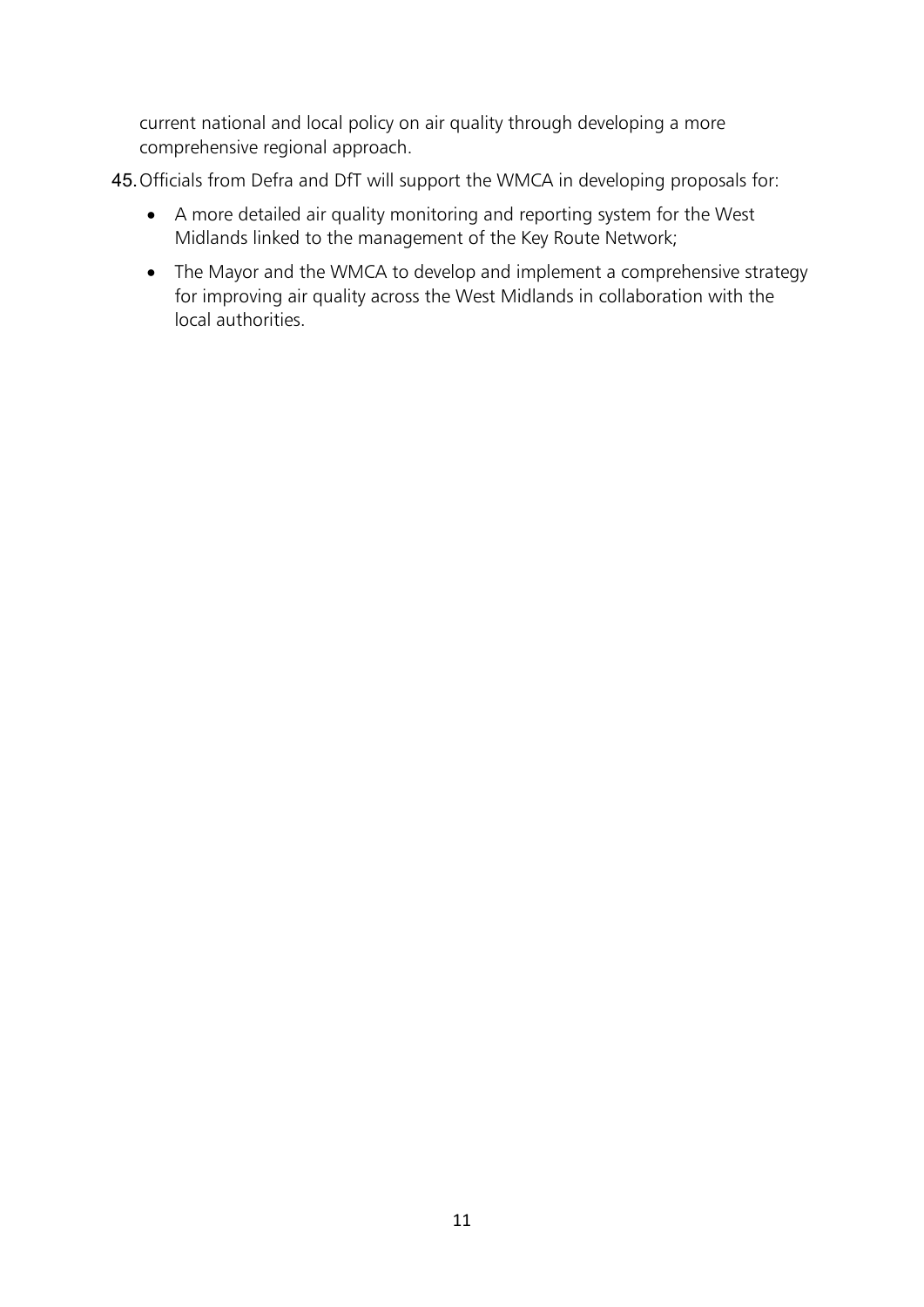# Supporting Key Regional Industrial Strategy Sectors

#### <span id="page-11-1"></span><span id="page-11-0"></span>Supporting business growth through the Industrial Strategy

- 46.The Mayor and the WMCA will develop a package of investments in key growth sectors as part of their overall investment programme. This will reflect sector deals developed as part of the Industrial Strategy.
- 47.The government wants to work closely with the West Midlands to deliver on key national priorities within the Industrial Strategy where the region provides a good opportunity to secure global leadership and enhanced growth.
- 48.Government will work with the WMCA to develop a local industrial strategy. This will be a long-term vision for growth, based on robust evidence and focused on raising productivity and pay in the area. It will be underpinned by strong cooperation between national government and the private sector, local leadership and key institutions.
- 49.The strategy will set out how the WMCA will work in partnership with government to support the key foundations of productivity. It will focus on raising skills levels across the area. It will identify and work to grow its leading sectors, develop new high value businesses, back the area's world-class science and innovation assets, and build on opportunities in all parts of the area. The strategy will reflect the main themes of the national Industrial Strategy, but also take a place-based approach which builds on the area's unique strengths and ensures all people in the West Midlands can contribute to, and benefit from, economic growth.
- 50.The West Midlands has significant potential for growth in the creative and digital sectors, building on the region's young population, excellent universities, entrepreneurial culture, connectivity and strong focus on digital technology. Both local partners and industry bodies have identified strong potential in these areas.
- 51.The WMCA will work with partners, including Government (BEIS), Local Enterprise Partnerships and Growth Hubs to develop a strategic approach to regulatory delivery, building on the Better Business for All national programme, overcoming regulatory barriers and supporting local priorities for growth and reform.
- 52.Government will work with the WMCA to understand the significant potential of professional and business services as a growth sector in the West Midlands.
- 53.Government will explore with the WMCA and partners how more intensive supply chain management and specialist business support can accelerate productivity growth, informing emerging sector deals and national thinking on clusters.

#### <span id="page-11-2"></span>Energy

54.The government agrees to support the work of the West Midlands Regional Energy Commission, subject to agreement with government on the terms of reference, with a £120,000 fund for a local energy strategy as part of the local energy programme set out in Clean Growth Strategy, with input from relevant BEIS and Ofgem officials.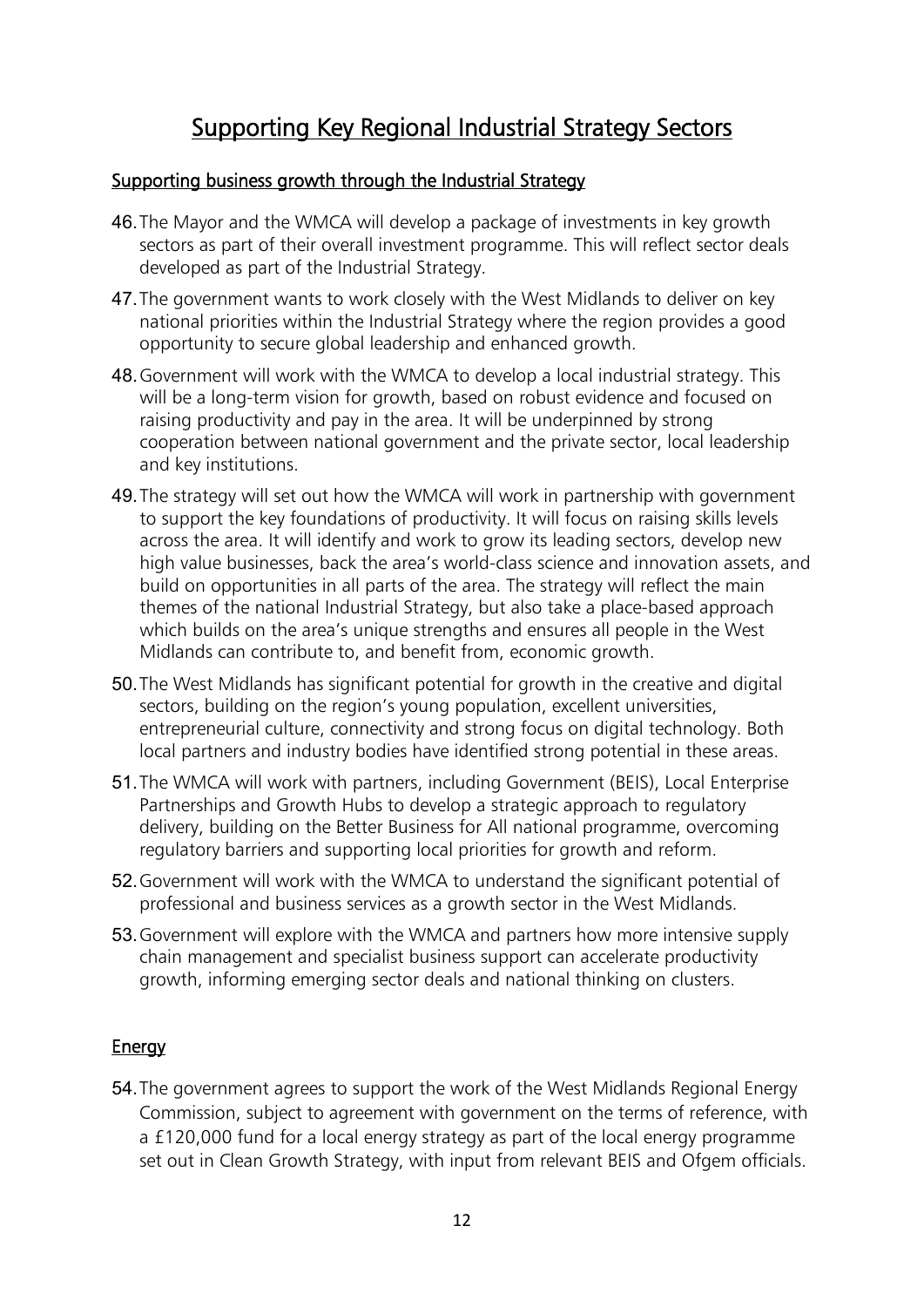55.The West Midlands Regional Energy Commission will:

- build on initial work already in progress in the region, specifically to explore and develop appropriate regional governance and policy mechanisms which complement national market regulation while maximising economic opportunities for the region;
- recommend how to accelerate significant local demand-led economic opportunities from energy systems innovation;
- create mechanisms which drive and support the commercialisation of energy systems innovation and provide a platform for the region's manufacturing companies and innovators to compete globally;
- unlock clean energy and low carbon investment opportunities;
- develop and test a replicable and robust model of regional energy market governance.
- 56.The government look forward to publication of the initial findings of the Commission in 2018.
- 57.Government is in discussions with Midlands Engine LEPs for funding of up to £1.12m to support delivery of energy and low carbon projects across the Midlands, under which WMCA projects can be considered for support. Decisions over the allocation of this support will be made based on local energy priorities across the Midlands. Government commits to a discussion with the WMCA about a scheme to enhance energy efficiency in homes and businesses, including the use of smart home technology and different business models for funding energy efficiency.

## <span id="page-12-0"></span>Automotive

- 58.The government wants the West Midlands to be a national and international hub for developing new automotive technologies, enhancing the UK's global share of these key growth sectors and contributing to climate change and air quality objectives.
- 59.This government is committed to supporting the West Midlands as a centre of electric vehicle manufacturing, competing with China, Germany and the United States, creating tens of thousands of new jobs in the next ten years, while autonomous vehicles are already being tested in Coventry City Centre.
- 60.As these two technologies come together into electric, driverless vehicles, the government will work with the Mayor to ensure the West Midlands has the infrastructure it needs to secure its place as one of the leading places in the world for these industries.
- 61.In line with this ambition, government recently awarded £31m to the West Midlands to create testing infrastructure for connected and autonomous vehicle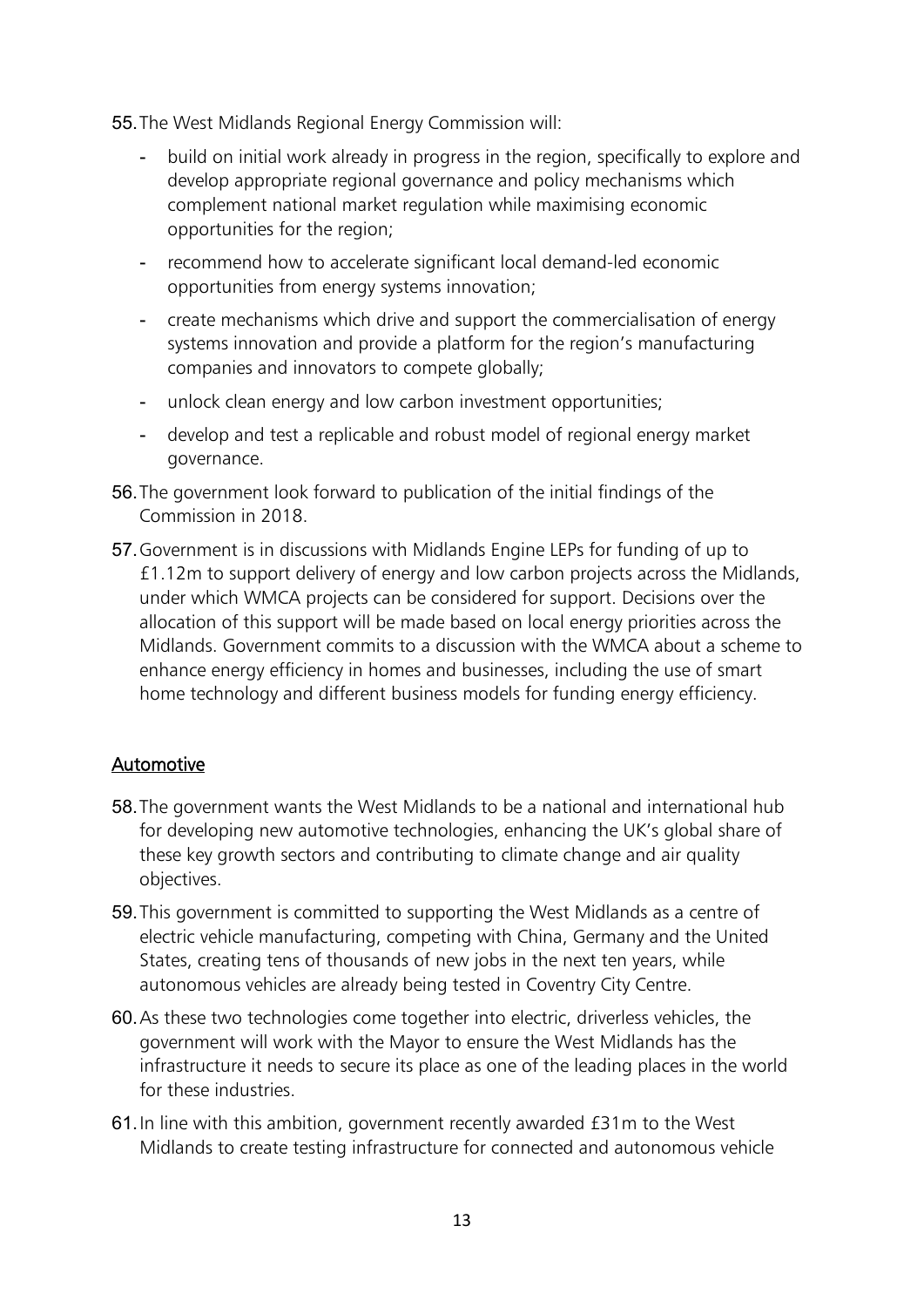(CAV) technology. This will help to ensure that the UK has the world's most effective CAV testing ecosystem, as part of the Industrial Strategy.

- 62.Government will also be investing £5m from the 5G Testbeds and Trials programme for an initial trial, starting in 2018, to test 5G applications and deployment on roads, including helping to test how we can maximise future productivity benefits from self-driving cars. This builds on the West Midlands existing expertise on future mobility technologies.
- 63.The West Midlands will be a key testing location for the best entries to a new innovation prize led by the National Infrastructure Commission to determine how roadbuilding should adapt to best support driverless cars.
- 64.Government is also currently considering £80m funding through the Industrial Strategy Challenge Fund's Faraday Challenge, supporting the area's industrial strengths and research excellence.
- 65.Government will continue to discuss the future of energy supply in the West Midlands to support the delivery of an action plan for power supply and infrastructure which enables industry and business to flourish.

## <span id="page-13-0"></span>**Culture**

- 66.The Mayor and the WMCA will work with government to support and build the culture and sport sectors in the region, recognising the important role they play in driving economic revival.
- 67.Work is already underway to further enhance the cultural assets of the West Midlands, from the significant progress that has already been made in raising funds for the Black Country Living Museum's latest development, to the proposals from Birmingham Museums Trust and Birmingham Royal Ballet to create a new joint cultural facility that will be spearhead social and economic regeneration on its proposed brownfield site.
- 68.Getting more people from every background regularly and meaningfully taking part in sport and physical activity is of utmost importance to government. Building on the success of the London 2012 Olympic and Paralympic Games and subsequent major sporting events, Government supports Birmingham's bid to host the Commonwealth Games in 2022 and looks forward to hearing the decision.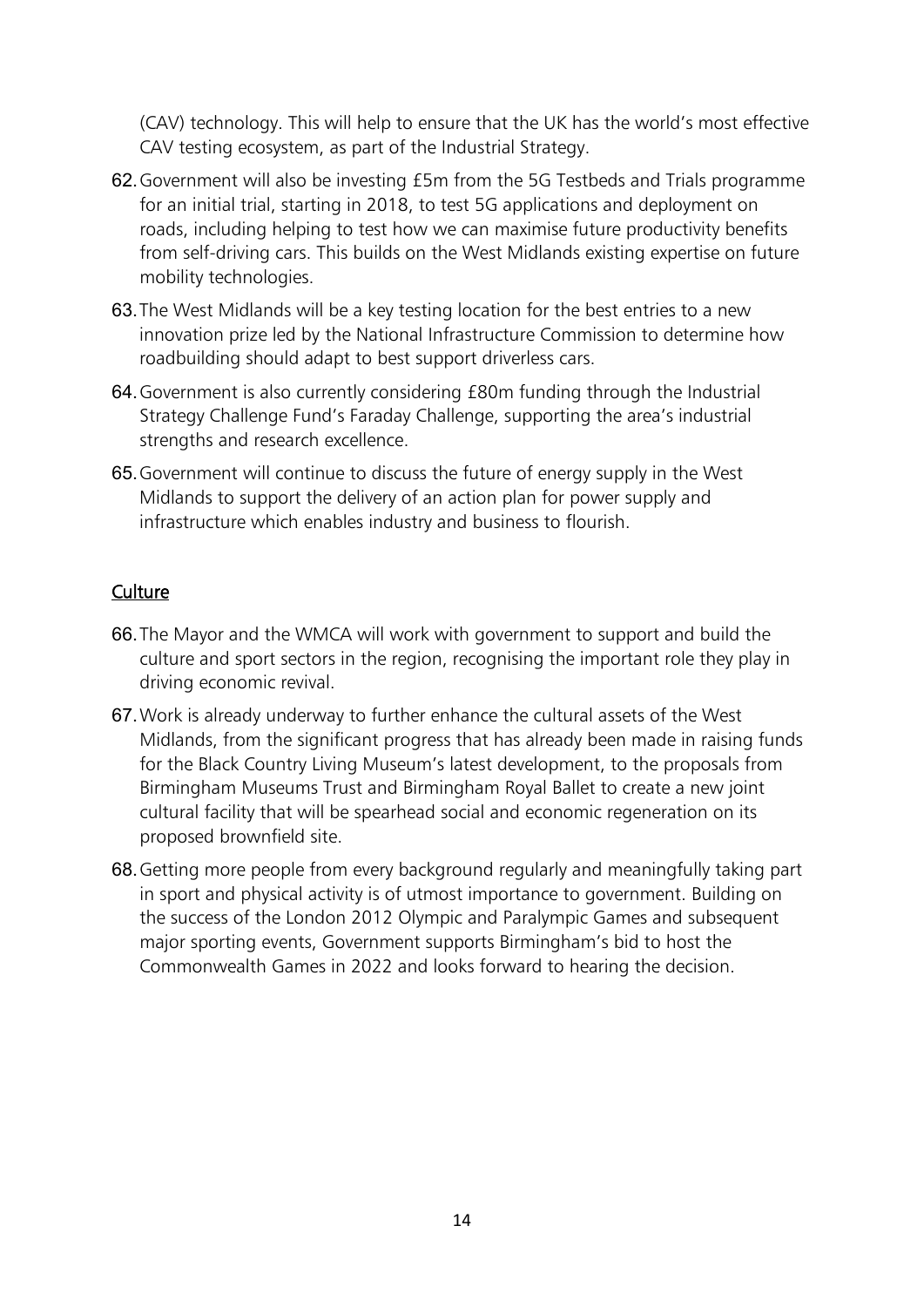## <span id="page-14-0"></span>**Digital**

- 69.Building on the area's unique specialist strengths, the Mayor and the WMCA have a compelling vision to become a global tech hub to rival Berlin, Austin and Tallinn. Harnessing the power of digital in the public sector and creating the right environment for tech start-ups to flourish are two key shared objectives of the government, the Mayor and WMCA.
- 70.Effective digital leadership and governance is key to implementing successful digital change. Working with GDS and DCLG, the WMCA will draw up a Digital Capability Framework which sets out the level of skills required to deliver effective digital programmes and which can be used to disseminate best practice across local government. The WMCA will be an informed, intelligent, efficient customer for digital innovation in the public sector. This will be supported by best practice digital governance.
- 71.The WMCA recognises the potential of data to improve public service delivery. Key to exploiting this successfully is that the WMCA continues to use data and analytics securely and effectively for integrated local decision-making, planning and delivery. GDS and DCLG will work with the WMCA to explore further opportunities for using open data and secure data to improve public service delivery.
- 72.The WMCA have already recognised that digital is the 'golden thread' in the modern economy with the recent launch of their Urban Challenge programme. To further support their ambitions to use technology to solve the complex problems faced by the public sector, government encourages the WMCA to put forward new challenges to the recently announced GovTech Catalyst, which is supported by the new £20m GovTech Fund. The GovTech Catalyst and Fund will support public bodies to work closely with our world-leading tech sector, taking on the most innovative ideas, to boost productivity in UK public services.
- 73.Government has announced new funding to create 'Tech Nation' which will see the organisation expand its successful hub model to more cities around the country, including establishing a new hub in Birmingham.
- 74.Coventry and Warwickshire is a pilot location for a new £2m voucher scheme which will help bring the UK's fastest and most reliable broadband to homes and businesses across the country. Local companies will be among those offered vouchers by broadband suppliers to pay for gold-standard full-fibre gigabit connections, to help revolutionise our digital infrastructure and make it fit for the future.
- 75.Working with their local One Public Estate partnership the WMCA will explore the option of converting unused public sector office space into co-working spaces for local tech entrepreneurs.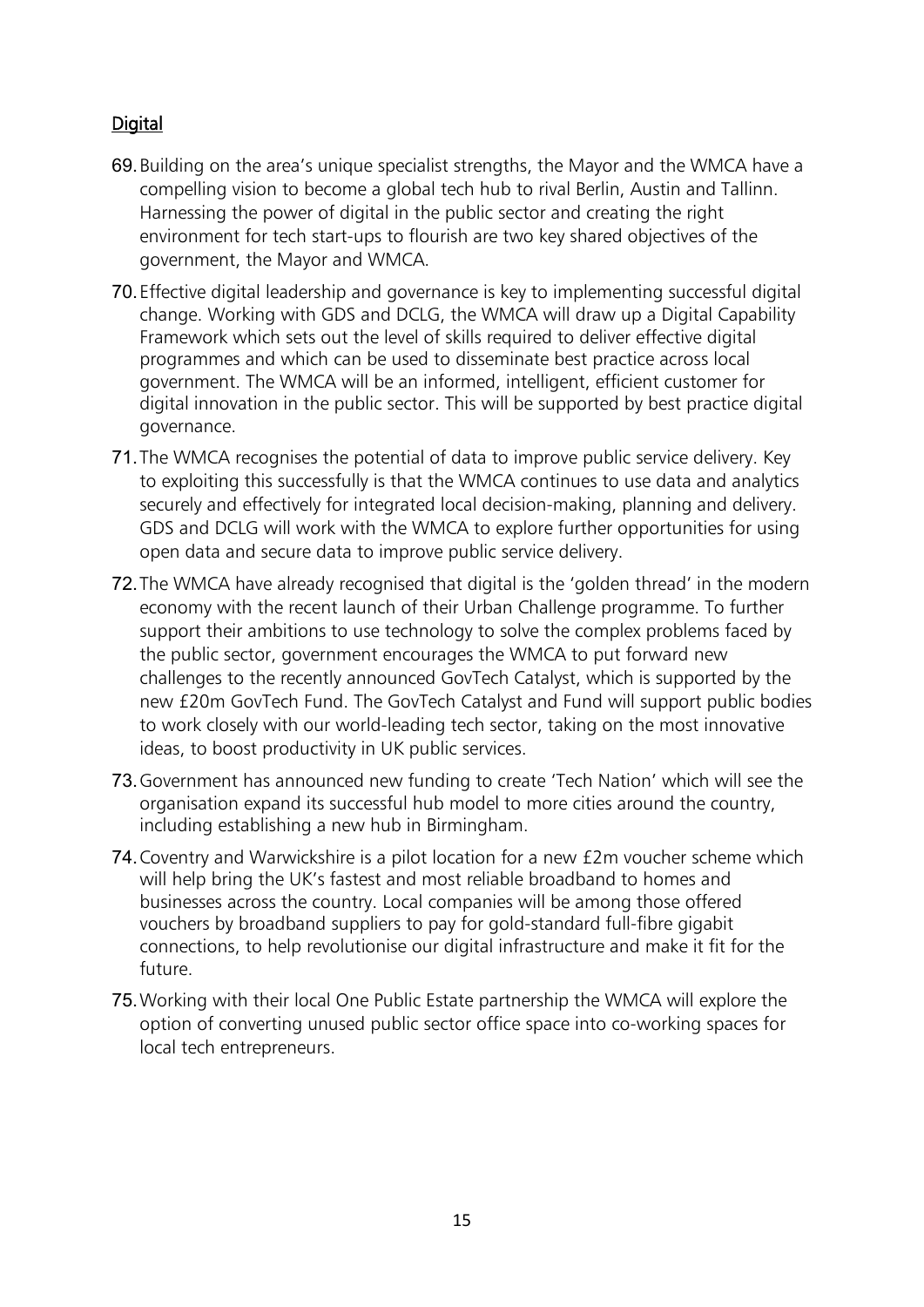#### <span id="page-15-0"></span>Transforming public services

- 76.Devolution provides the opportunity for public service transformation to improve how services are aligned around individuals, to remove the barriers to collaborative working and to bring together social and economic ambitions to support inclusive growth.
- 77.The Mayor and the WMCA want to grasp this opportunity and are already working with local stakeholders to put their aims into action. Government supports these objectives and commends the WMCA on the progress made so far. The government also sees this agreement as an opportunity to create a step change in the public services agenda, by establishing the building blocks to further public service transformation in the West Midlands in the future and ensuring continued close collaboration between the WMCA and government.
- 78.To take this process forward, the government and the WMCA commit to working together over the coming months on how the Combined Authority can be given greater flexibility to invest in and develop innovative approaches to delivering public services in order to produce a plan for next steps.

79.The government will support initiatives designed to enable public transformation:

- In response to the innovative proposals it has received from the WMCA for an Office for Data Analytics, government will provide £0.8m over three years for this initiative. This will bring together the considerable existing investment in research, data and intelligence to support delivery of the Strategic Economic Plan's economic and social outcomes, and enable the evidence base for further public service transformation.
- The Mayor's Homelessness Taskforce is working with partners to redesign the services and care offered to homeless people across the West Midlands, with a strong focus on prevention. Government has committed £28m for Housing First pilots in three areas across England, one of which will be in the West Midlands. This will pilot the Housing First approach to ending the homelessness of rough sleepers with the most complex needs. Under this approach individuals will be provided with accommodation alongside intensive key worker support to enable them to recover from issues such as mental health or substance abuse and sustain their tenancies.
- Establishment of a Social Work Academy 'FutureSocial'. This is a collaboration between 14 local authorities bringing together resources and capabilities to build workforce capacity at a regional level. The Academy will provide end-toend support for career development, including post-qualification and recruitment and retention. Government has approved funding for the scheme and will work with the WMCA to develop this programme, including exploring the links to the LGA 'Return to Social Work' project and the government's 'Step up to Social Work' programme.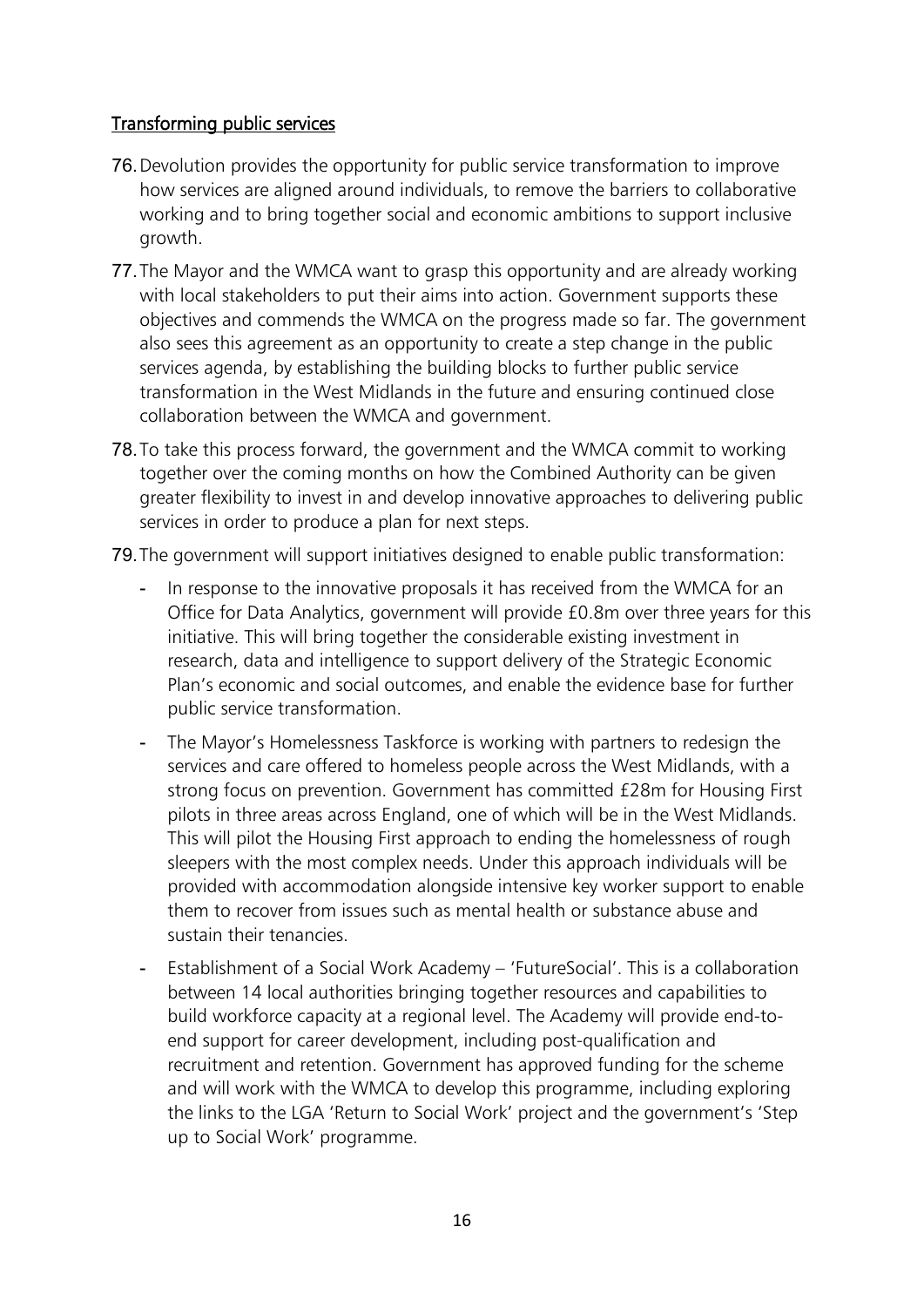- 80.The Mayor and the WMCA are prioritising enhancing mental and physical health, wellbeing and resilience and making the maximum impact on productivity and the reduction of inequalities in the future. There are a number of approaches to this:
	- Government will work with the WMCA to facilitate discussions with local authority public health, as well as other local commissioners about opportunities to fund innovative pilots through local budgets to promote health and wellbeing in the West Midlands with a view to increasing levels of physical activity in both adults and children and piloting early preventative programmes.
	- The government supports the WMCA's aim of delivering the Thrive Mental Health Literacy programme across the WMCA, targeting 500,000 people. Government and the WMCA will work together to explore the right delivery models for the programme and how to build long-term sustainability into the programme.
	- Government and the WMCA commit to continuing to work towards the ambitions of the Mental Health Commission. To date we have agreed that project management will be put in place for the following projects:
		- o Individual placement support
		- o A framework for improving wellbeing at work
		- o A wellbeing incentive to address mental health and muscular skeletal problems
	- WMCA and the Black Country Sustainability and Transformation Plan (STP) will engage with health systems partners, on behalf of the other STPs in the area, to develop a proposal and business case for a prevention programme. The programme will initially focus on the development of professional and community capability to deliver effective social prescribing and asset-based interventions to improve health outcomes. This will be delivered through an emerging West Midlands Behavioural Change Network – a partnership including the WMCA and the region's universities.
- 81.The government will work with the Mayor and the WMCA as well as with the NHS agencies to identify other devolved powers and funds that will support the Mayor's priority of tackling health inequalities. This will include exploration of:
	- Shared use of the public estate, so that proceeds from the disposal of locally owned NHS assets are retained in the West Midlands, in so far as statutory powers permit and subject to agreement with national and local partners;
	- Regional use of transformation, research and development funds, including how STP transformation funding could take into account, where appropriate, the WMCA health and wellbeing objectives.
- 82.The government, the WMCA and the PCC will work together to agree a detailed governance model and a legislative timetable for incorporating the role and power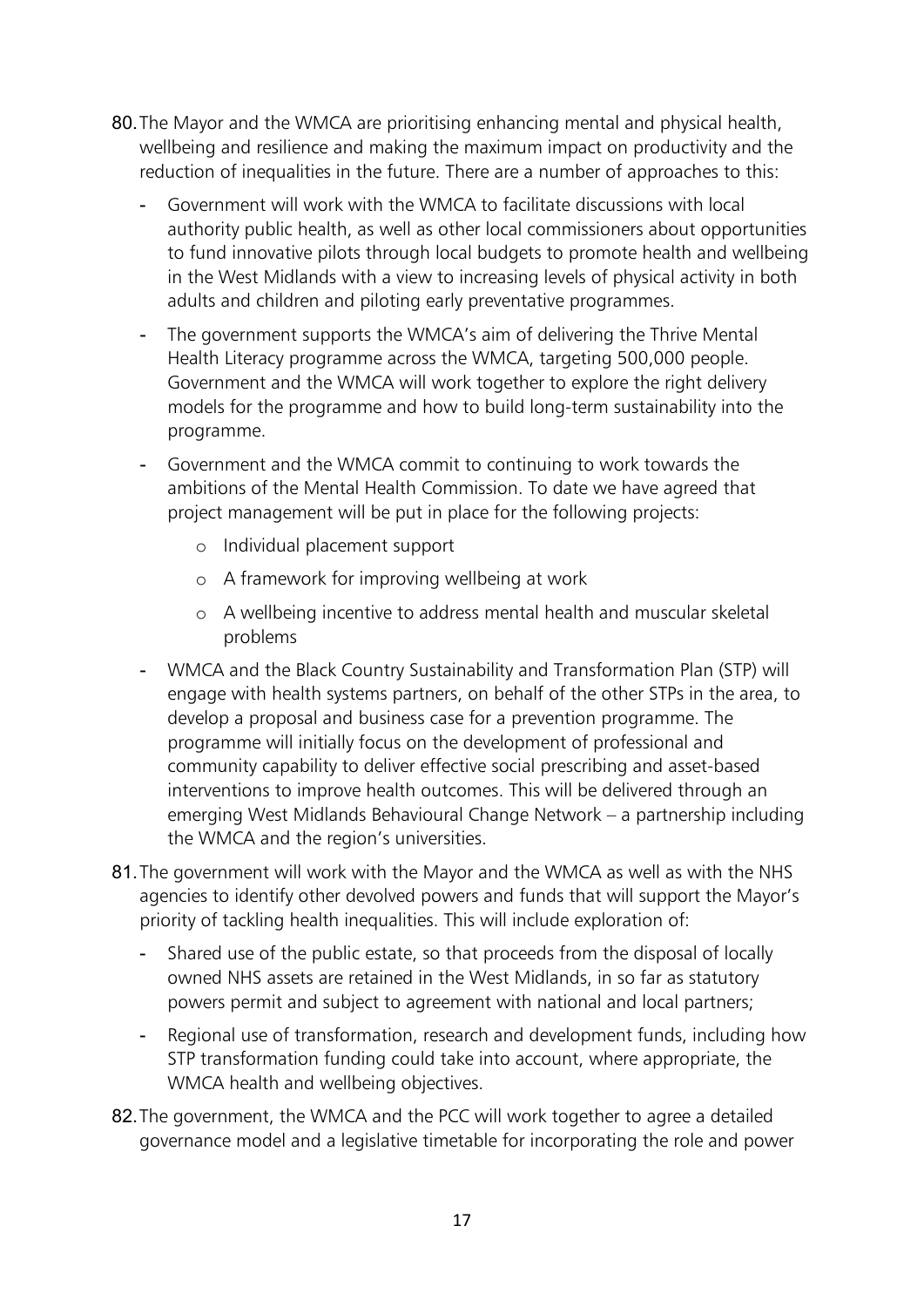of the Police and Crime Commissioner into the mayoralty, with a view to electing the first Mayor with these powers in 2020.

- 83.The WMCA reaffirms its intention to integrate the West Midlands Fire and Rescue Service with the WMCA and Mayor and will engage with government and other stakeholders on the details of this governance change.
- 84. The government recognises the ambition of the Combined Authority to improve outcomes for offenders in the West Midlands area, and will work with the WMCA and local Police and Crime Commissioner to develop and strengthen the local role in commissioning joined up local criminal justice services.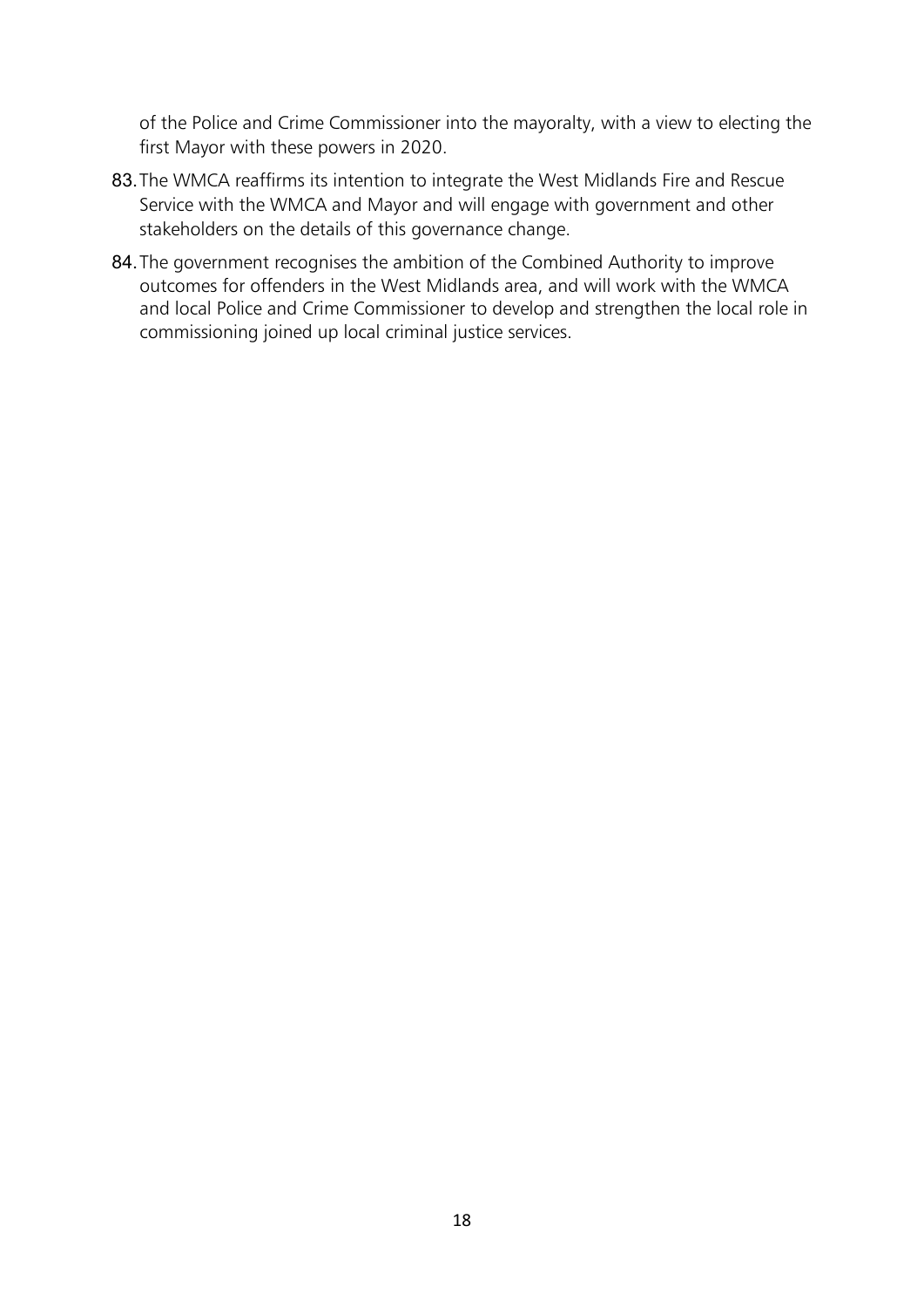# Finance and Funding

- <span id="page-18-0"></span>85.The election of the Mayor, the changing economic context described above and the establishment of a Strategic Economic Plan for the three-LEP area has expanded both the ambition of the outcomes and the pace of delivery that local partners seek to achieve.
- 86.The first devolution deal saw the government commit to making a major investment in the West Midlands, with over £1bn allocated to the area for local priorities.
- 87. The government will launch a one-off Mayoral Capacity Fund totalling £12m over two years which will be available to Mayoral Combined Authorities with elected mayors, including the WMCA. This fund will support the new mayors by boosting their capacity and resources to deliver for their local area.
- 88.To align the WMCA's financial powers with their new responsibilities, and to provide the flexibility they need to invest in economically productive infrastructure, the government and the WMCA will reach agreement on a debt cap which will enable the government to take steps to extend the WMCA's borrowing powers to align with the WMCA's functions.

#### <span id="page-18-1"></span>West Midlands Funding for Growth Programme

- 89.The Mayor and the WMCA have established a West Midlands Funding for Growth Programme to review public finance mechanisms and private sector funding opportunities. It will develop specific West Midlands solutions as well as pilots for potential national application.
- 90.The Programme will explore financial innovations with the aim of bringing greater autonomy and more effective use of public resources to the West Midlands and of spreading these innovations nationally. The Programme will include reforms for rapid implementation as well as longer-term work on bigger challenges, such as better use of existing local taxes. Government will work with the WMCA on selected themes as appropriate.